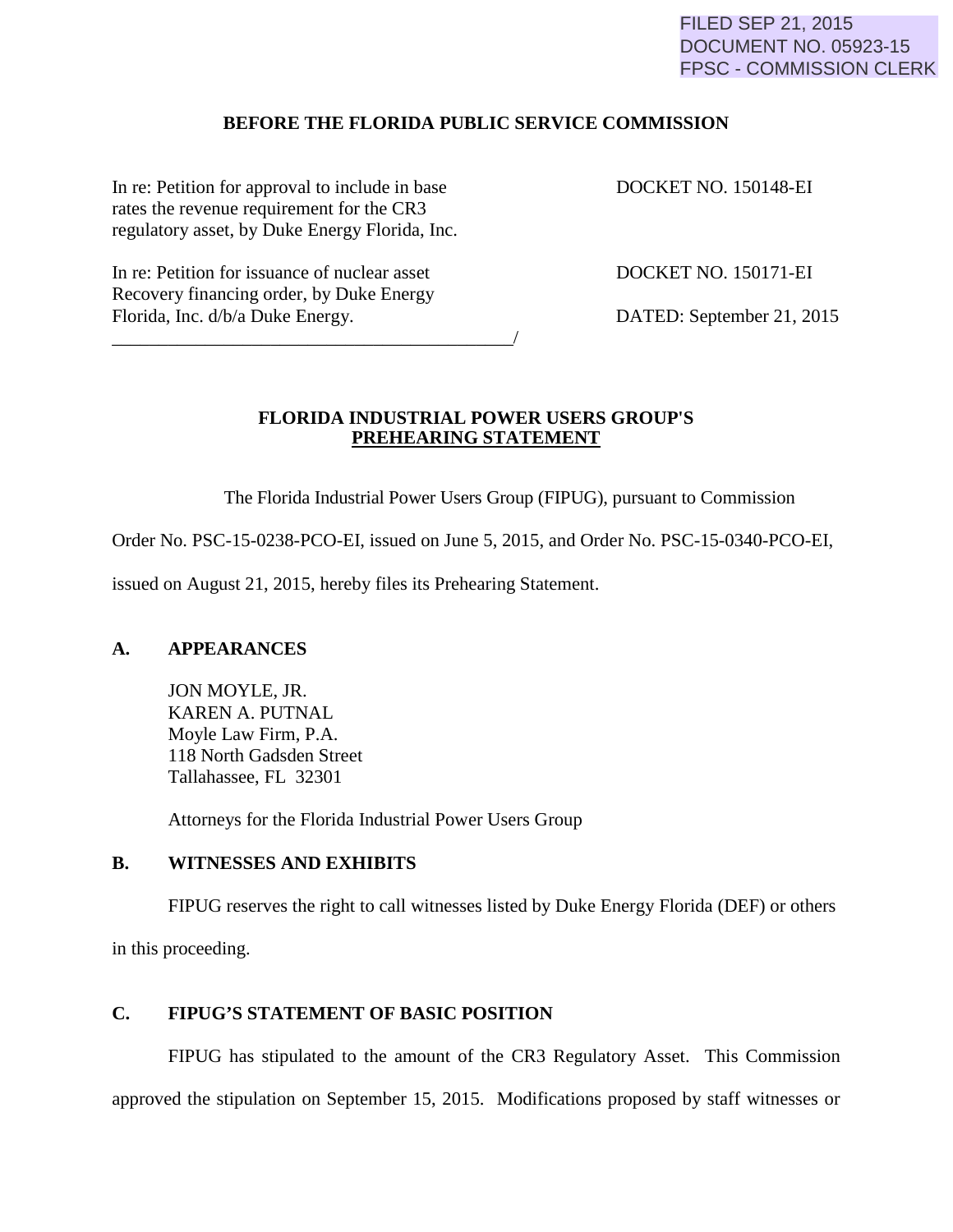otherwise that are in the best interests of the ratepayers should be adopted so that customers attain reasonable bond issuance costs. Additionally, to reduce customers' exposure to interest rate risk, the financing order and attendant bond financing should move forward expeditiously.

## **D. FIPUG'S STATEMENT OF ISSUES AND POSITIONS**

## **ISSUE 1: Has DEF provided adequate internal controls and management oversight of its CR3 investment recovery procedure and plan?**

**FIPUG'S POSITION:** No position at this time.

- **ISSUE 2: Did DEF minimize the current and future costs of the CR3 Regulatory Asset and use reasonable and prudent efforts to curtail avoidable costs or to sell or otherwise salvage assets that would otherwise be included in the CR3 Regulatory Asset, as required by the Revised and Restated Stipulation and Settlement Agreement (RRSSA)?**
- **FIPUG'S POSITION:** See position in Exhibit 1 to the Stipulation attached to the August 31, 2015 Motion for Approval of Stipulation, approved by the Commission on September 15, 2015.
- **ISSUE 3: Should DEF be required to collect the 2016 CR3 Regulatory Asset carrying cost of \$1.50/mWh through the fuel clause as provided in the RRSSA and to reduce the CR3 Regulatory Asset by the projected amount to be recovered?**
- **FIPUG'S POSITION:** See position in Exhibit 1 to the Stipulation attached to the August 31, 2015 Motion for Approval of Stipulation, approved by the Commission on September 15, 2015.
- **ISSUE 4: Has DEF properly categorized and recorded costs associated with the CR3 Regulatory Asset as contemplated by the RRSSA?**
- **FIPUG'S POSITION:** See position in Exhibit 1 to the Stipulation attached to the August 31, 2015 Motion for Approval of Stipulation, approved by the Commission on September 15, 2015.

# **ISSUE 5: Did DEF appropriately apply the accelerated recovery of the carrying charge collected through the Fuel Adjustment Clause to the CR3 Regulatory Asset?**

**FIPUG'S POSITION:** See position in Exhibit 1 to the Stipulation attached to the August 31, 2015 Motion for Approval of Stipulation, approved by the Commission on September 15, 2015.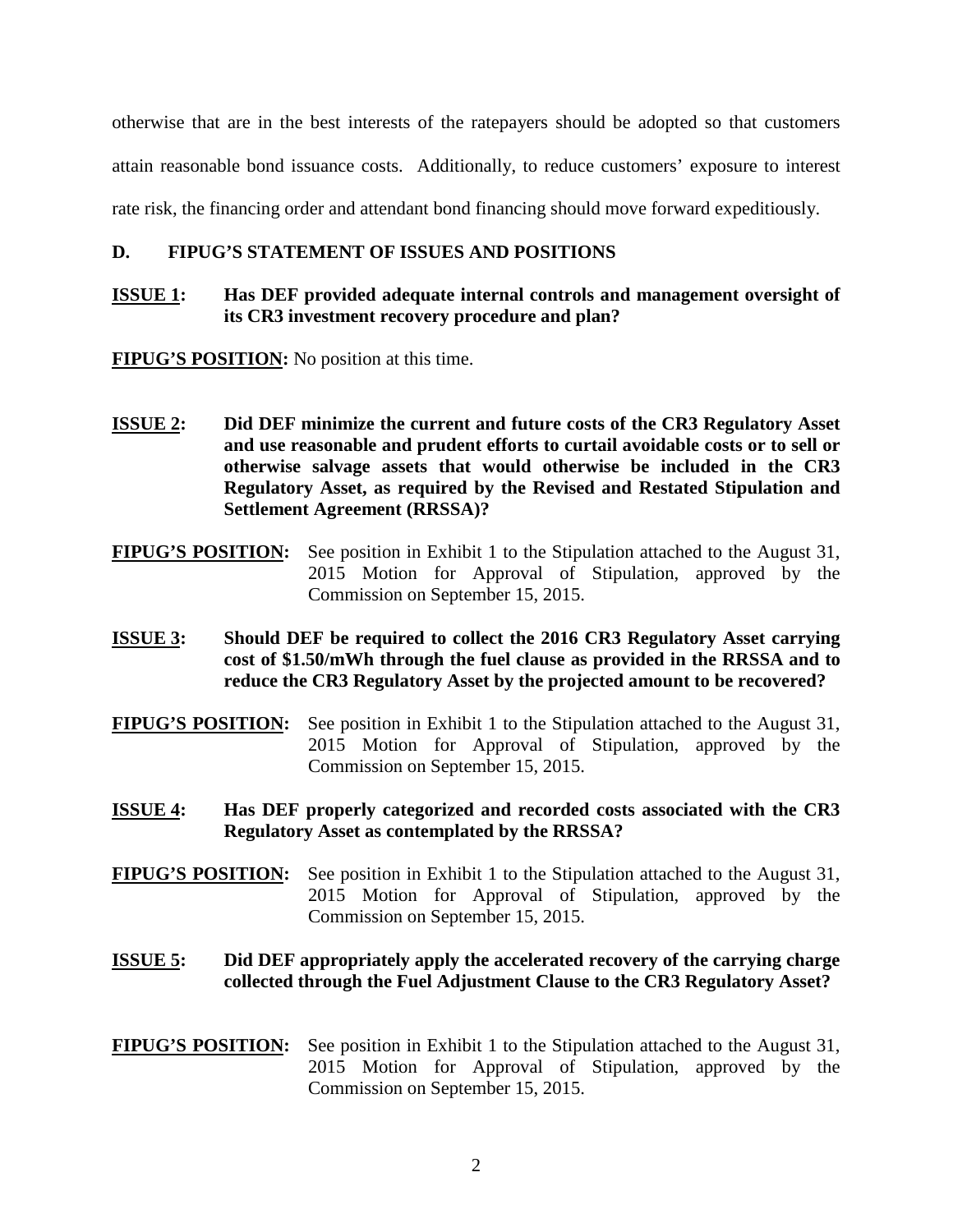- **ISSUE 6: What is the appropriate projected amount of the CR3 Regulatory Asset at December 31, 2015?**
- **FIPUG'S POSITION:** See position in Exhibit 1 to the Stipulation attached to the August 31, 2015 Motion for Approval of Stipulation, approved by the Commission on September 15, 2015.
- **ISSUE 7: Has DEF calculated the annual revenue requirement for the CR3 Regulatory Asset consistent with the requirements of the RRSSA?**
- **FIPUG'S POSITION:** See position in Exhibit 1 to the Stipulation attached to the August 31, 2015 Motion for Approval of Stipulation, approved by the Commission on September 15, 2015.
- **ISSUE 8: What is the appropriate amortization period and annual revenue requirement to amortize the CR3 Regulatory Asset?**
- **FIPUG'S POSITION:** See position in Exhibit 1 to the Stipulation attached to the August 31, 2015 Motion for Approval of Stipulation, approved by the Commission on September 15, 2015.
- **ISSUE 9: Should the Commission approve DEF's proposed treatment to account for nuclear fuel proceeds that will not be received until the future, through the capacity cost recovery clause?**
- **FIPUG'S POSITION:** See position in Exhibit 1 to the Stipulation attached to the August 31, 2015 Motion for Approval of Stipulation, approved by the Commission on September 15, 2015.
- **ISSUE 10: Has DEF calculated the base rate increase consistent with the requirements of the RRSSA?**
- **FIPUG'S POSITION:** See position in Exhibit 1 to the Stipulation attached to the August 31, 2015 Motion for Approval of Stipulation, approved by the Commission on September 15, 2015.
- **ISSUE 11: If the Commission does not issue a financing order pursuant to DEF's Petition, should the projected amounts included in the CR3 Regulatory Asset be trued-up? If so, how should the true-up be accomplished?**
- **FIPUG'S POSITION:** See position in Exhibit 1 to the Stipulation attached to the August 31, 2015 Motion for Approval of Stipulation, approved by the Commission on September 15, 2015.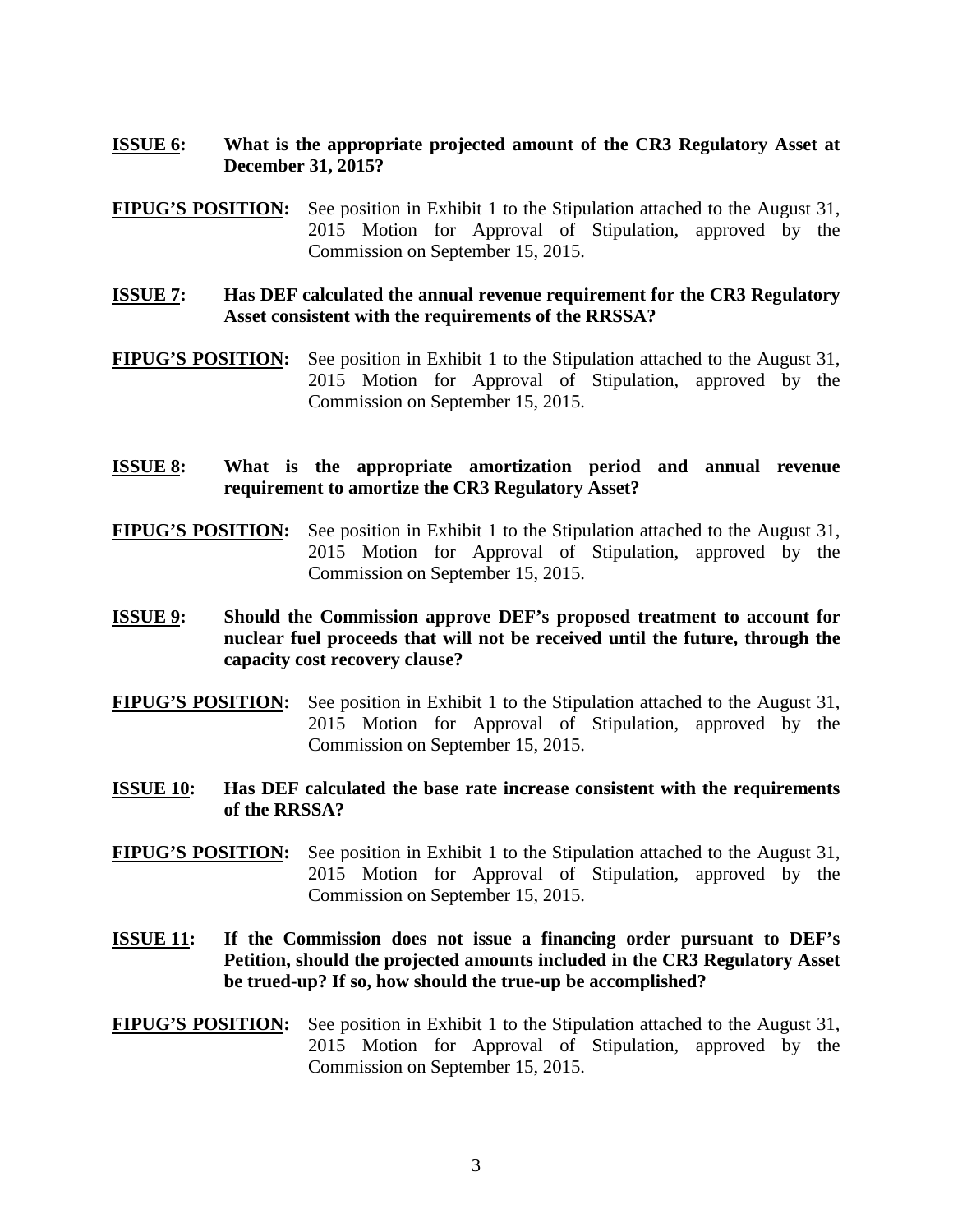- **ISSUE 12: If the Commission does not issue a financing order pursuant to DEF's Petition, what is the proposed uniform percentage rate increase to the demand and energy charges by customer rate schedule?**
- **FIPUG'S POSITION:** See position in Exhibit 1 to the Stipulation attached to the August 31, 2015 Motion for Approval of Stipulation, approved by the Commission on September 15, 2015.
- **ISSUE 13: If the Commission does not issue a financing order pursuant to DEF's Petition, what should be the effective date of the requested base rate increase for billing purposes?**
- **FIPUG'S POSITION:** See position in Exhibit 1 to the Stipulation attached to the August 31, 2015 Motion for Approval of Stipulation, approved by the Commission on September 15, 2015.

## **FINANCING ORDER ISSUES (Staff/DEF combined)**

**ISSUE 14: Do the cost amounts contained in DEF's CR3 Regulatory Asset meet the definition of "nuclear asset-recovery costs" pursuant to Section 366.95(1)(k), Florida Statutes?** 

**FIPUG'S POSITION:** Yes.

**ISSUE 15: Do the ongoing financing costs identified in DEF's Petition qualify as "financing costs" pursuant to Section 366.95(1)(e), Florida Statutes? (Issue 2 from DEF's proposed consolidated issue list)**

**FIPUG'S POSITION:** No position at this time.

**ISSUE 16: Has DEF demonstrated that securitization has a significant likelihood of resulting in lower overall costs or would avoid or significantly mitigate rate impacts compared to the traditional method of cost recovery pursuant to Section 366.95(2)(a)6., Florida Statutes?** 

**FIPUG'S POSITION:** No position at this time.

**ISSUE 17: What amount, if any, should the Commission authorize DEF to recover through securitization?**

**FIPUG'S POSITION:** The amount reflected in the parties' stipulation that the Commission approved on September 15, 2015.

**ISSUE 18: What is the appropriate treatment of the deferred tax liability consistent with paragraph 5(j) of the RRSSA?**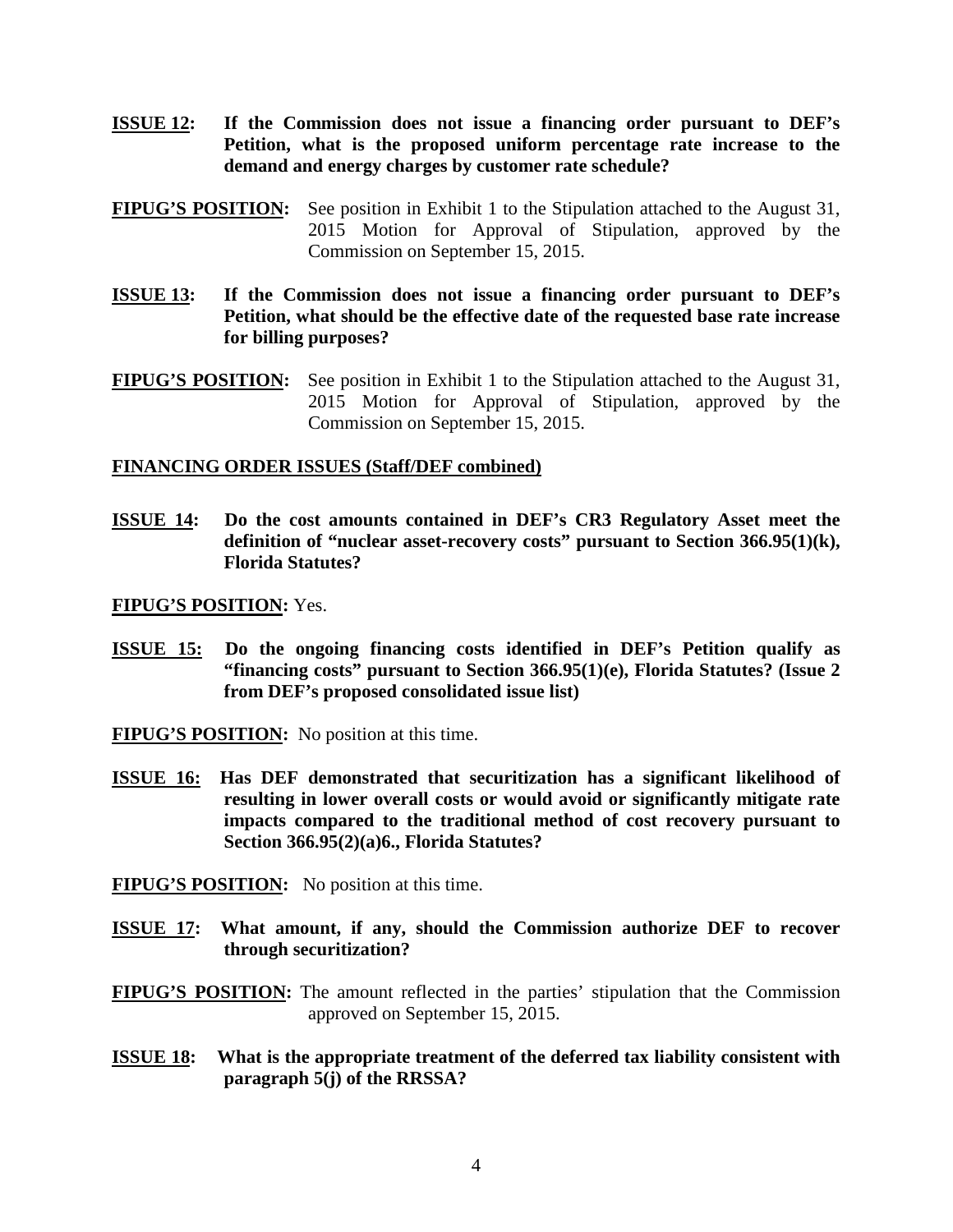**FIPUG'S POSITION:** No position at this time.

**ISSUE 19: Should DEF indemnify customers to the extent customers incur losses associated with higher servicing fees payable to a substitute servicer, or with higher administration fees payable to a substitute administrator, as a result of DEF's termination for cause?** 

**FIPUG'S POSITION:** No position at this time.

**ISSUE 20: What should be the up-front and ongoing fee for the role of servicer throughout the term of the nuclear asset-recovery bonds?** 

**FIPUG'S POSITION:** No position at this time.

**ISSUE 21: What amount, if any, of DEF's periodic servicing fee in this transaction should DEF be required to credit back to customers through an adjustment to other rates and charges?**

**FIPUG'S POSITION:** No position at this time.

**ISSUE 22: What should be the ongoing fee for the role of the administrator throughout the term of the nuclear asset-recovery bonds?** 

**FIPUG'S POSITION:** No position at this time.

**ISSUE 23: What amount, if any, of DEF's periodic administration fee in this transaction should DEF be required to credit back to customers through an adjustment to other rates and charges?**

**FIPUG'S POSITION:** No position at this time.

**ISSUE 24: How frequently should DEF in its role as servicer be required to remit funds collected from customers to the SPE?**

**FIPUG'S POSITION:** No position at this time.

**ISSUE 25: If remittances are not daily, should DEF be required periodically to remit actual earnings on collections pending remittance?** 

**FIPUG'S POSITION:** No position at this time.

**ISSUE 26: Is DEF's proposed process for determining whether the upfront bond issuance costs satisfy the statutory standard of Section 366.95(2)(c)5., Florida Statutes, reasonable and should it be approved?**

**FIPUG'S POSITION:** No position at this time.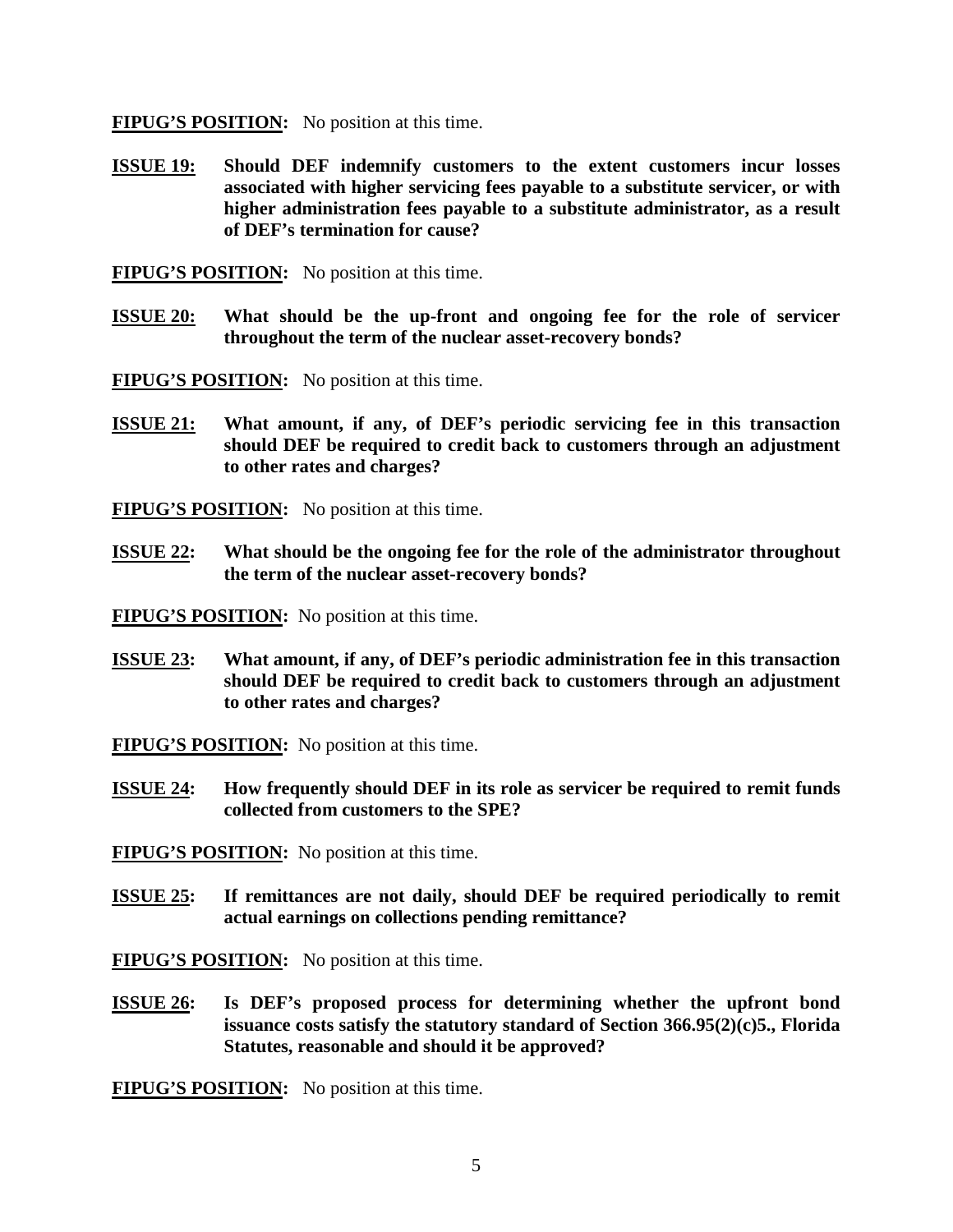## **ISSUE 28: What additional conditions, if any, should be made in the financing order that are authorized by Section 366.95(2)(c)2.i.?**

**FIPUG'S POSITION:** Appropriate conditions that protect the ratepayers' financial interests should be made part of the financing order.

### **ISSUE 29: Should all legal opinions be subject to review by the Bond Team?**

**FIPUG'S POSITION:** Bonds should be issued expeditiously to avoid interest rate risk; to the extent that such review will materially the delay the issuance of the bonds, an after-the-fact review may be more appropriate.

## **ISSUE 30: Should all transaction documents and subsequent amendments be filed with the Commission before becoming operative?**

- **FIPUG'S POSITION:** Bonds should be issued expeditiously to avoid interest rate risk; to the extent that such review will materially the delay the issuance of the bonds, an after-the-fact review may be more appropriate.
- **ISSUE 31: Is DEF's proposed pre-issuance review process reasonable and should it be approved?**
- **FIPUG'S POSITION:** Bonds should be issued expeditiously to avoid interest rate risk; DEF's pre-issuance review process should be approved as reasonable to the extent that it does not result in material delays to the issuance of the bonds.
- **ISSUE 32: Should the Financing Documents be approved in substantially the form proposed by DEF, subject to modifications as addressed in the draft form of the financing order?**
- **FIPUG'S POSITION:** Bonds should be issued expeditiously to avoid interest rate risk; to the extent that such review and alteration will materially the delay the issuance of the bonds, without considerably affecting the financial interests of consumers, such modifications should be reconsidered.
- **ISSUE 33: Is DEF's proposed Issuance Advice Letter process reasonable and consistent with the statutory financing cost objective contained in Section 366.95(2)(c)2.b., Florida Statutes?**

**FIPUG'S POSITION:** No position at this time.

**ISSUE 34: Should the Standard True-up Letter be approved in substantially the form proposed by DEF?**

**FIPUG'S POSITION:** No position at this time.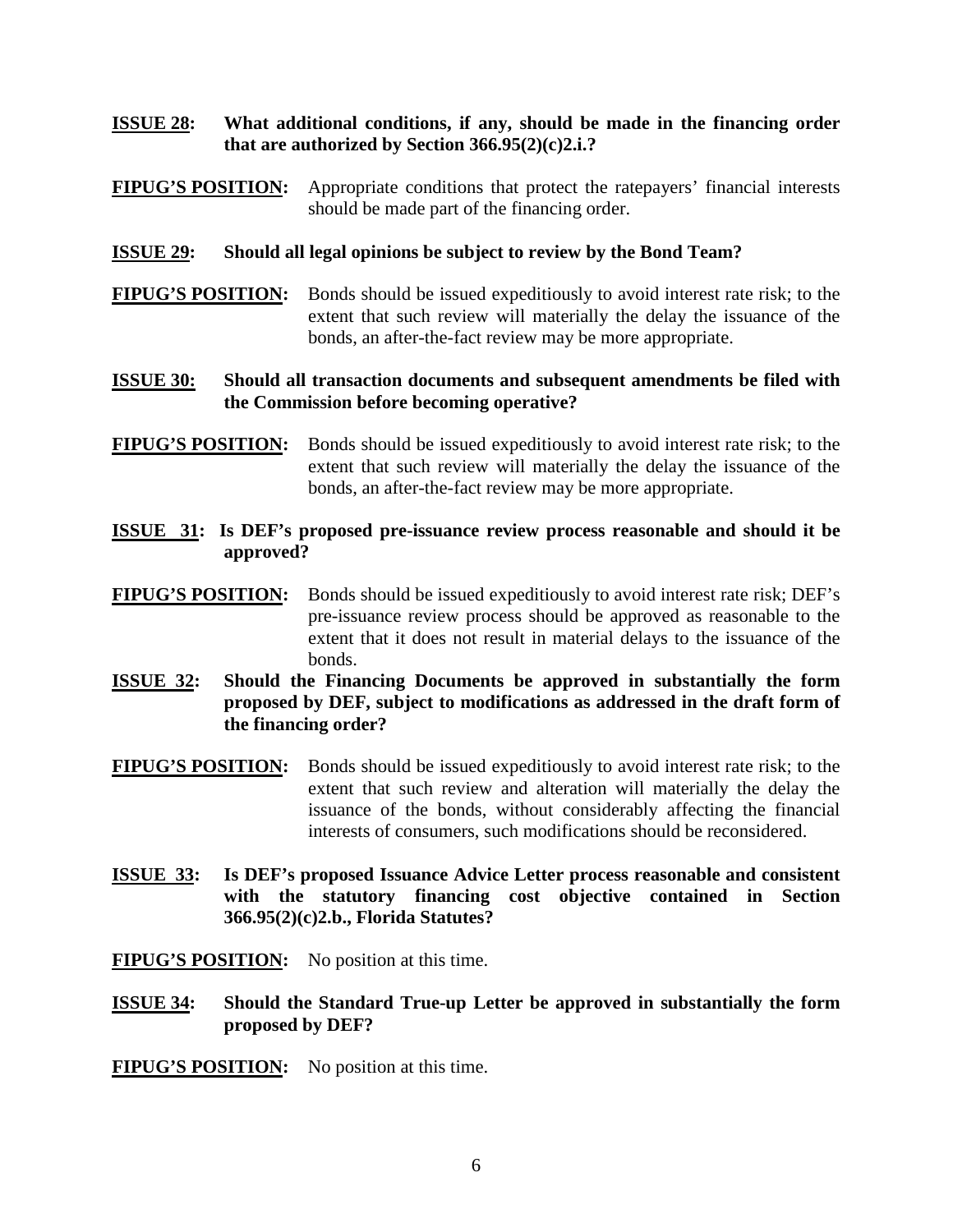- **ISSUE 35: Is DEF's proposed process for determining whether the structure, plan of marketing, expected pricing and financing costs of the nuclear asset-recovery bonds have a significant likelihood of resulting in lower overall costs or would avoid or significantly mitigate rate impacts to customers as compared with the traditional method of financing and recovering nuclear assetrecovery costs pursuant to Section 366.95(2)(c)2.b., Florida Statutes, reasonable and should it be approved?**
- **FIPUG'S POSITION:** Bonds should be issued expeditiously to avoid interest rate risk; to the extent that DEF's proposed process will not materially delay the issuance of the bonds, it should be pursued.
- **ISSUE 36: Is the degree of flexibility afforded to DEF in establishing the terms and conditions of the nuclear asset-recovery bonds as described in the proposed form of financing order, reasonable and consistent with Section 366.95(2)(c)2.f., Florida Statutes?**
- **FIPUG'S POSITION:** No position at this time.
- **ISSUE 37: What persons or entities should be represented on the Bond Team?**
- **FIPUG'S POSITION:** Consumer interests should be represented on the Bond Team.
- **ISSUE 38: Based on resolution of the preceding issues, should a financing order in substantially the form proposed by DEF be approved, including the findings of fact and conclusions of law as proposed?**
- **FIPUG'S POSITION:** Yes, as appropriately modified to protect consumers interests and to ensure the timely issuance of the bonds in question.
- **ISSUE 39: If the Commission votes to issue a financing order, what post-financing order regulatory oversight is appropriate and how should that oversight be implemented?**
- **FIPUG'S POSITION:** Oversight to ensure that consumers' financial interests are protected should be pursued. Such review may include, but not be limited to, periodic audits.
- **ISSUE 40: Are the energy sales forecasts used to develop the bond amortization schedules and the recovery mechanism appropriate?**
- **FIPUG'S POSITION:** No position at this time.
- **ISSUE 41: If the Commission approves recovery of any nuclear asset-recovery related costs through securitization, how should the recovery of these costs be allocated to the rate classes consistent with Section 366.95(2)(c)2.g., Florida Statutes?**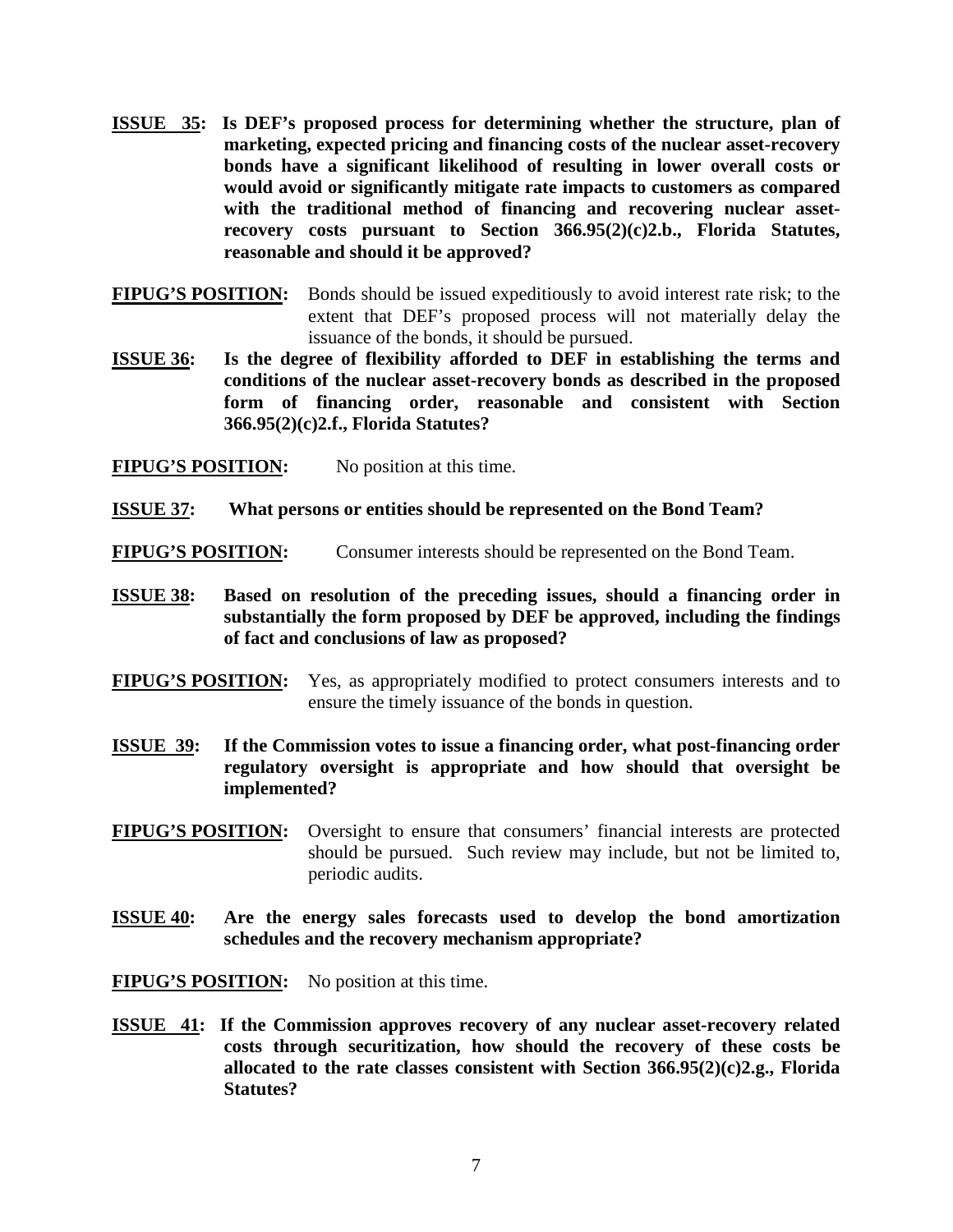- **FIPUG'S POSITION:** Costs should be recovered in the same manner as they are currently being recovered in base rates, adjusted for load growth.
- **ISSUE 42: If the Commission approves recovery of any nuclear asset-recovery related costs through securitization, what is the appropriate recovery period for the Nuclear Asset-Recovery Charge?**
- **FIPUG'S POSITION:** The scheduled maturity of the bonds should be designed to within the 240-month period agreed to by all parties in the RRSSA, and as modified in the parties' recent stipulation approved by the Commission on September 15, 2015.
- **ISSUE 44: What should be the scheduled final maturity and the legal final maturity of the nuclear asset-recovery bonds?**
- **FIPUG'S POSITION:** The scheduled maturity of the bonds should be designed to within the 240-month period agreed to by all parties in the RRSSA, and as modified in the parties' recent stipulation approved by the Commission on September 15, 2015.
- **ISSUE 45: Is DEF's proposed Nuclear Asset-Recovery Charge True-Up Mechanism appropriate and consistent with Section 366.95, Florida Statutes, and should it be approved?**
- **FIPUG'S POSITION:** No position at this time.
- **ISSUE 46: How frequently should the Nuclear Asset-Recovery Charge True-up Mechanism be conducted?**
- **FIPUG'S POSITION:** No position at this time.
- **ISSUE 47: If the Commission approves an amount to be securitized, on what date should the Nuclear Asset-Recovery Charge become effective?**
- **FIPUG'S POSITION:** No position at this time.
- **ISSUE 49:** If the Commission denies DEF's request for a financing order, or if the nuclear asset-recovery bonds are not issued for any reason after the Commission issues a financing order, should the Commission approve DEF's alternative request for a base rate increase pursuant to the RRSSA, to be implemented beginning six months after the final order rejecting DEF's request (in the event the financing order is not issued) or the date upon which DEF notifies the Commission that the bonds will not be issued (in the event the financing order is issued), with carrying costs on the nuclear asset-recovery costs collected from January 1, 2016, through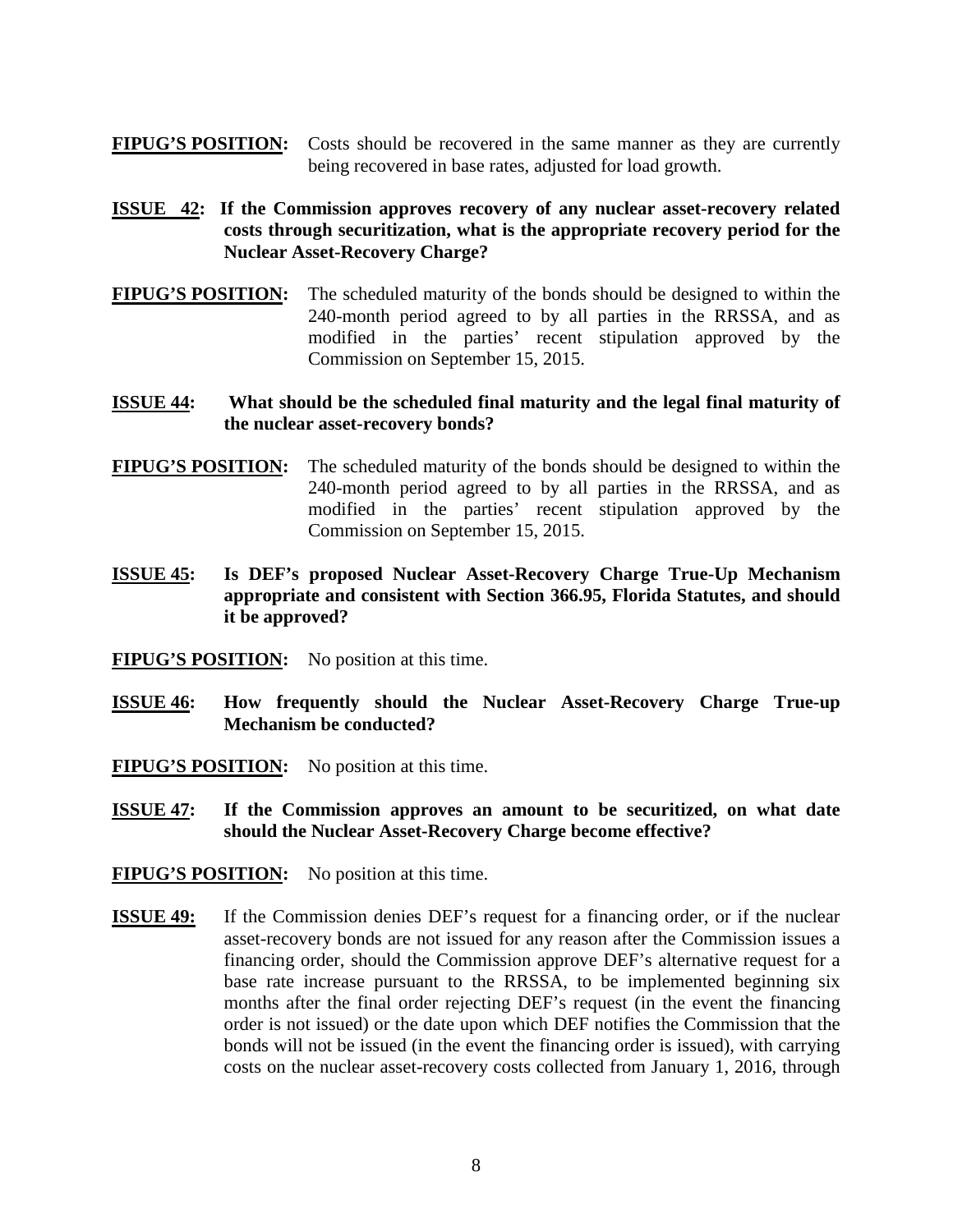the Capacity Cost Recovery Clause, until such time as the base rate increase goes into effect?

**FIPUG'S POSITION:** The nuclear asset-recovery costs should be recovered via a financing order and the timely issuance of bonds, not a base rate increase.

**ISSUE 50: Should the form of tariff sheets to be filed under DEF's tariff, as provided in Exhibit\_\_(MO-6A) of Witness Olivier's testimony, be approved? (Issue 8 from DEF's proposed consolidated issue list)**

**FIPUG'S POSITION:** No position at this time.

- **ISSUE 51: In accordance with Section 366.95(2)(c)2.h., Florida Statutes, if the Commission does not issue a stop order by 5:00 p.m. on the third business day after pricing, should the nuclear asset-recovery charges become final and effective without further action from the Commission?**
- **FIPUG'S POSITION:** No position at this time.
- **ISSUE 52: Should this docket be closed?**

#### **FIPUG'S POSITION:** No.

#### **E. STIPULATED ISSUES**

None at this time.

## **F. PENDING MOTIONS OR OTHER MATTERS**

None at this time.

## **G. FIPUG'S REQUESTS FOR CONFIDENTIAL CLASSIFICATION**

None at this time.

## **H. REQUIREMENTS OF PREHEARING ORDER**

FIPUG is able to comply with the Prehearing Order at this time.

## **I. OBJECTIONS TO WITNESSES' QUALIFICATIONS**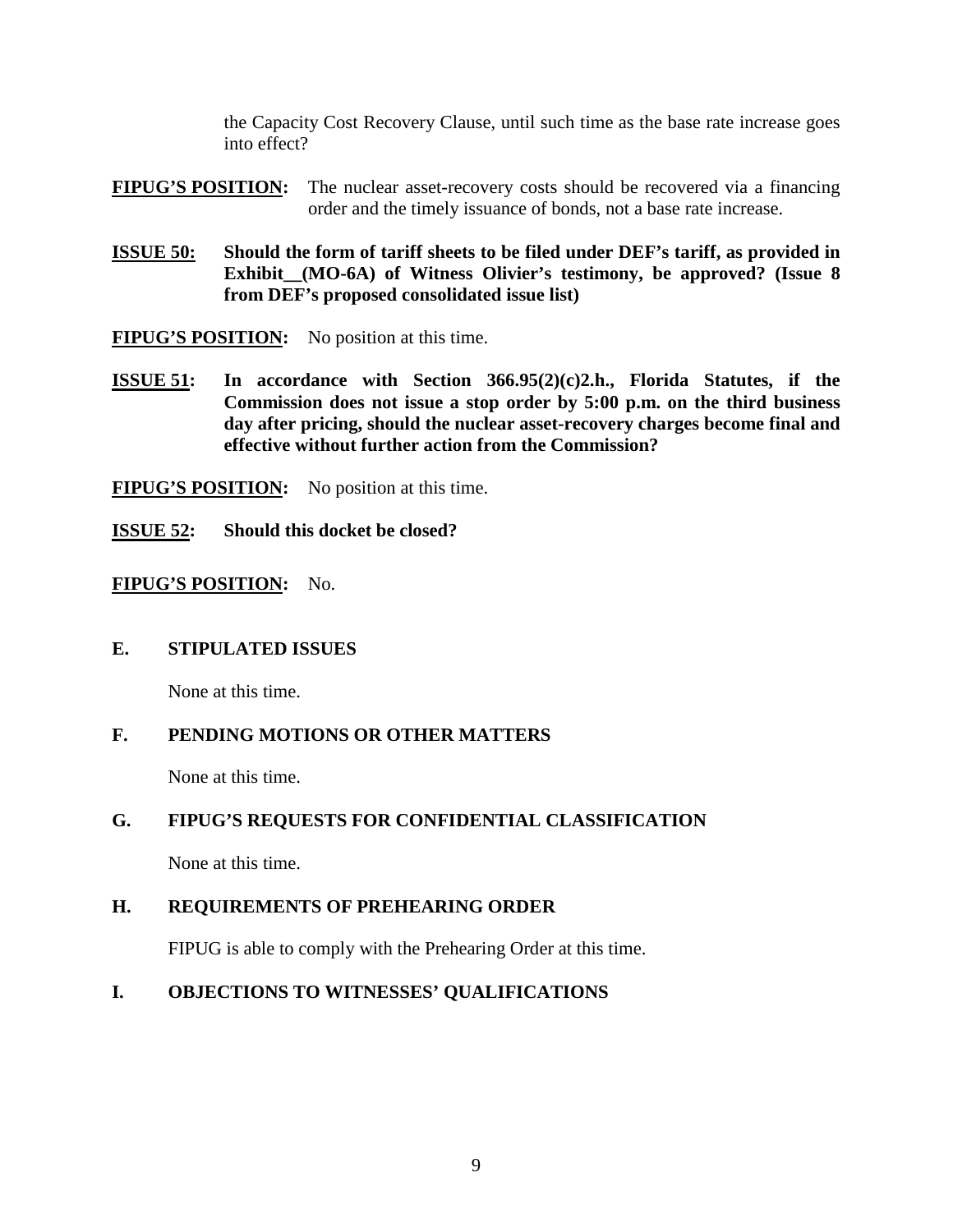Only a witness who is tendered as an expert witness, and who expressly identifies his/her field of expertise, should be qualified and treated as an expert witness. If a witness has not been tendered as an expert witness and has not identified his/her area of subject matter expertise, the witness should be treated as a fact witness, not as an expert witness, and FIPUG would object to characterizing such a fact witness as an expert witness.

*/s/ Jon C. Moyle* 

Jon C. Moyle, Jr. Karen A. Putnal Moyle Law Firm, P.A. 118 North Gadsden Street Tallahassee, Florida 32301 Telephone: (850)681-3828 Facsimile: (850)681-8788 [jmoyle@moylelaw.com](mailto:jmoyle@moylelaw.com) [kputnal@moylelaw.com](mailto:kputnal@moylelaw.com) 

Attorneys for Florida Industrial Power Users Group